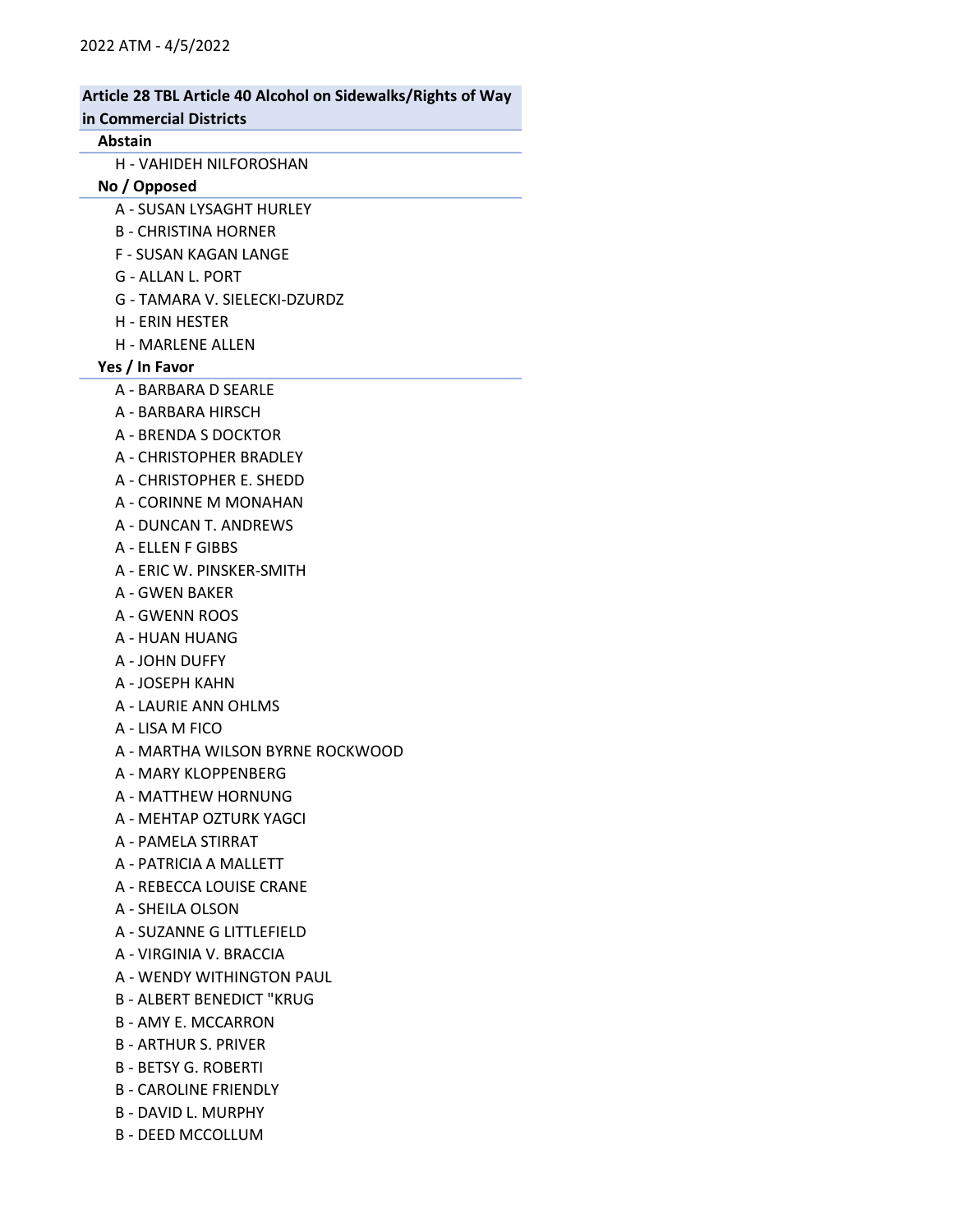# Article 28 TBL Article 40 Alcohol on Sidewalks/Rights of Way

### in Commercial Districts

- B EUNICE B. GROARK
- B FREDRICK E. BUNGER
- B GARY ARTHUR
- B IVY WANG
- B JAMES L. ROBERTI
- B JOSEPH MICHAEL "HICKSON
- B JOSEPH SCHOTT
- B KATHERINE S. CORT
- B KELLY C. FRIENDLY
- B LINDA H. CHOW
- B MELISSA A. MARTIN
- B MIDDLETON ANSLEY "MARTIN
- B NORA TRACY PHILLIPS
- B PAUL THOMAS DELANEY
- B PETRO LISOWSKY
- B ROBERTA MORGENSTERN
- B S. PETER W. JONES
- B SCOTT K. BENDER
- B SKYE JACOBS
- C AMY SB GOTTSCHALK
- C ANDREA N. WARD
- C ANN M. HOWLEY
- C ANN WELKE RAPPAPORT
- C BEATRICE BEZMALINOVIC DHEBAR
- C ELIZABETH LASHWAY
- C HOLLY M. GRACE
- C HYUN SOOK RYU SONG
- C KATE MCGEOUGH
- C KATHY Y. EGAN
- C KELLY MCCOULF NORRIS
- C LEANNE J. LEIBMAN
- C LINDA OLIVER GRAPE
- C LOIS SULLIVAN
- C LUCIENNE V. RONCO
- C LUCY ROONEY KAPPLES
- C MARCIA TESTA SIMONSON
- C MARTIN JAY "MCHALE
- C PAMELA POSEY
- C ROYALL H. SWITZLER
- C SARA H. RAVERET
- C SARAH H. PEDERSEN
- C SHARON L. GRAY
- C STEVEN D. FESSLER
- C SUSAN K. MAGGIONI
- C THOMAS H. ULFELDER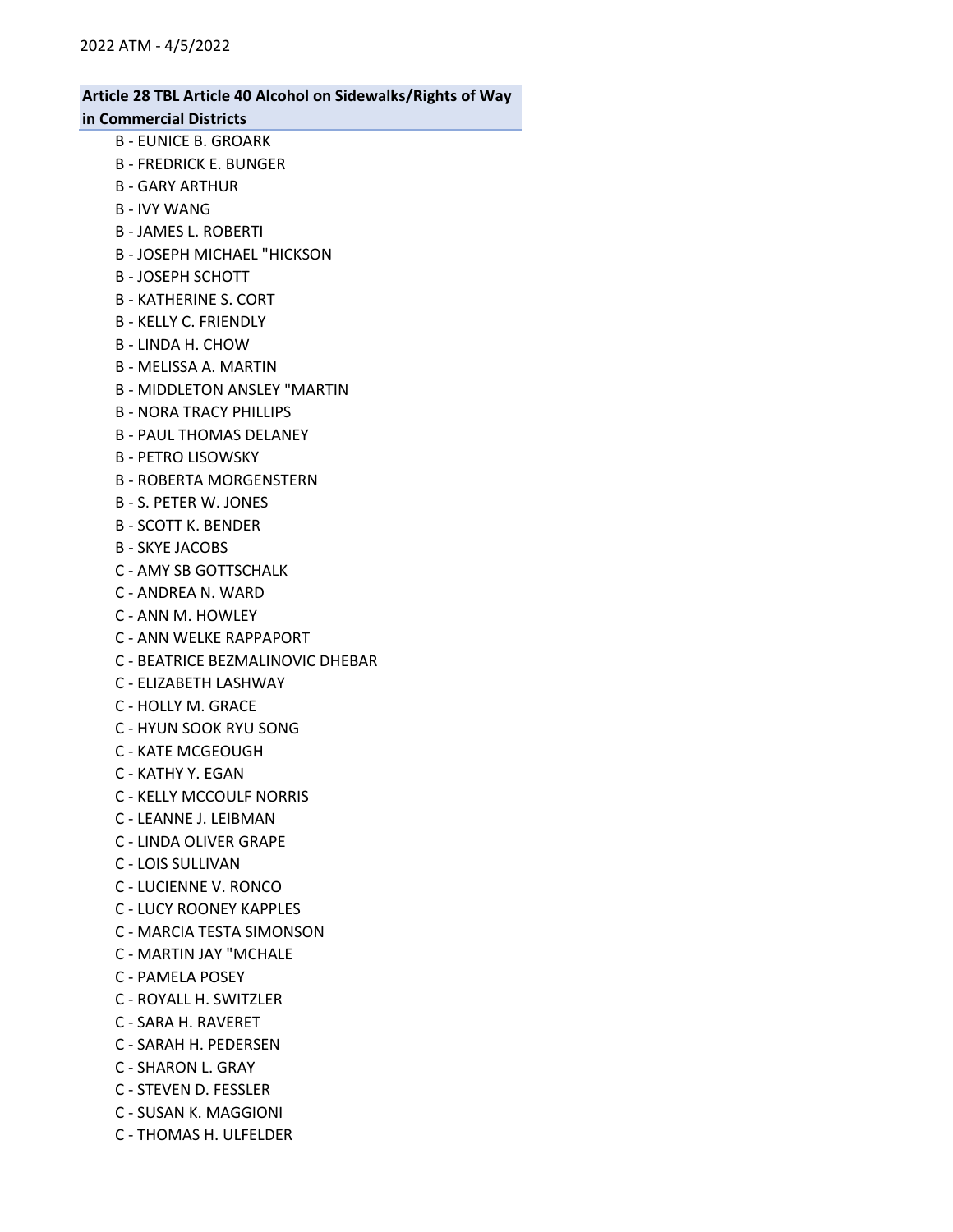# Article 28 TBL Article 40 Alcohol on Sidewalks/Rights of Way in Commercial Districts

- C WENDY HARRIS GARBER
- D ANN-MARA S. LANZA
- D CAROL ALMEDA-MORROW
- D CHRISTINE A. KEHOE
- D CRAIG EDWARD MACK
- D DEREK B. REDGATE
- D DIANE E. HALL
- D ELIZABETH H. SHLALA
- D ELIZABETH SULLIVAN WOODS
- D ELLIOT GODFREY SWAN
- D ETHAN I. DAVIS
- D GAIL FRANCES SULLIVAN
- D IAN COHEN
- D ILLANA S. NISSENBAUM
- D JOHN D. LANZA
- D JOHN SCHULER
- D LAURA ROBERT-FRAGASSO
- D LAURA SCHOTSKY OLTON
- D LINA EVE VITA MUSAYEV
- D LORI A. FERRANTE
- D MARGIE PALLADINO
- D MARK B. BENJAMIN
- D MARY BETH GRIMM
- D MASON R. SMITH
- D MAURA MURPHY
- D PATTI QUIGLEY
- D QUENTIN S. PRIDEAUX
- D RICHARD D. "HILL
- D SANDRA SABA JOSEPH
- D STEPHEN G. MURPHY
- D W. ARTHUR "GARRITY
- E CAREN PARKER
- E DENNIS DISCHINO
- E JACQUI VAN LOOY
- E JARED W. PARKER
- E JESSICA BETH GRAHAM
- E JOAN GAUGHAN
- E KATHERINE K. MACDONALD
- E KATHERINE L. "BABSON
- E KEVIN J. MACDONALD
- E LAURENCE D. SHIND
- E LISE M. OLNEY
- E MARLA L. ROBINSON
- E MARY GARD
- E NANCY L. GOODEN WESTENBERG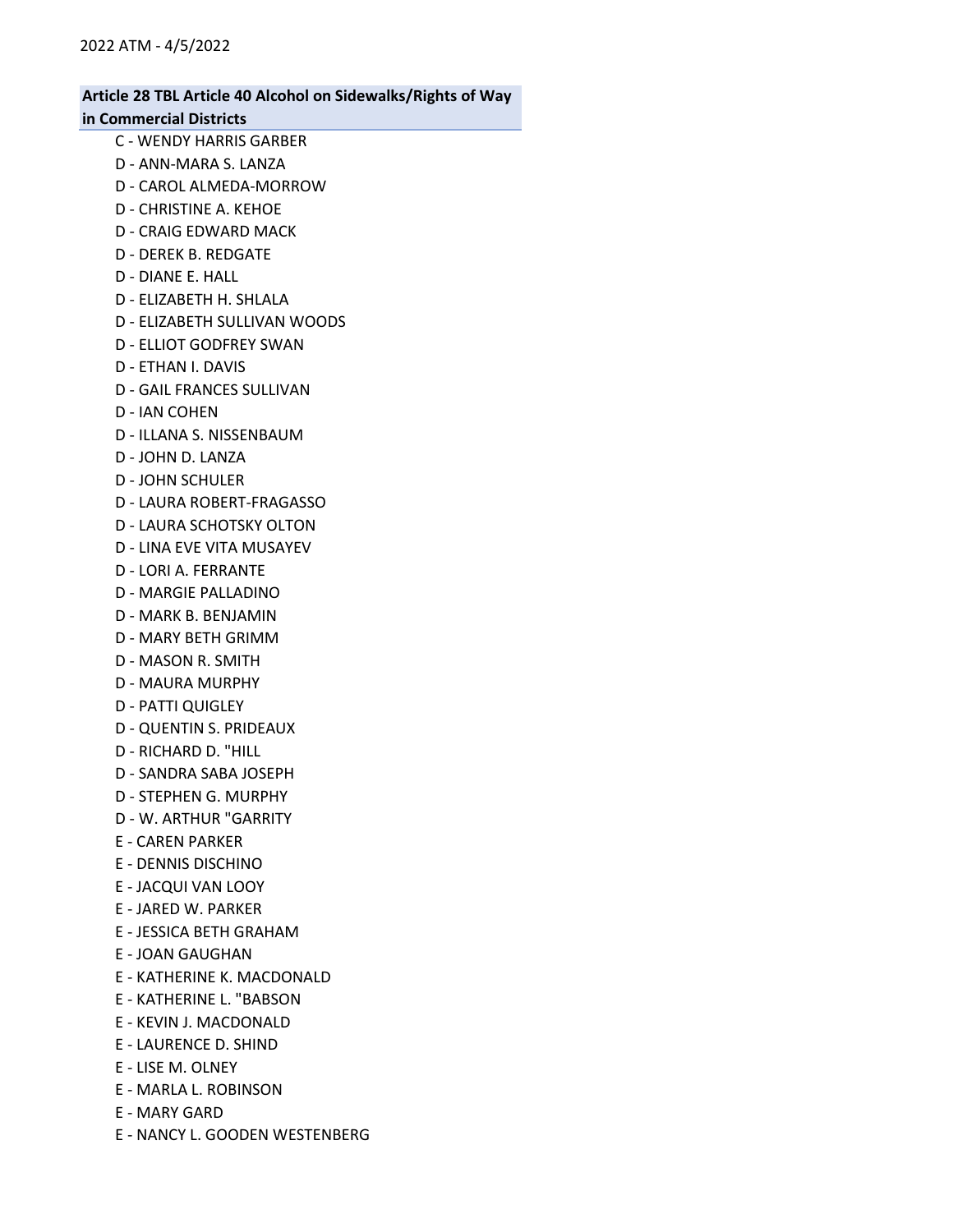# Article 28 TBL Article 40 Alcohol on Sidewalks/Rights of Way in Commercial Districts

- E NEAL R. GOINS
- E ODESSA MB SANCHEZ
- E PAUL A. CRAMER
- E RAINA C. MCMANUS
- E RANI ELWY
- E REGINA C. LAROCQUE
- E RUSSELL THOMAS GENTRY
- E SUSAN E. RYAN
- E SYLVIA T. HAHN-GRIFFITHS
- E THOMAS J. MACDONALD
- E TIMOTHY W. FULHAM
- E WENDY A. HAERING-ENGELS
- E WENDY S. BECK VON PECCOZ
- F ANNE P. COHEN
- F C. MADISON "RILEY
- F CHRISTINE SWENSON LAWRENCE
- F CYNTHIA C. EDWARDS
- F DAVID LIVINGSTON
- F DAVID RYAN DAWS
- F ELAINE M. PUTNAM
- F ELIZABETH LANGE
- F ELIZABETH MAY
- F FREDERIC W. RIPLEY
- F HOPE CROSIER
- F JAY PROSNITZ
- F LISA COLLINS
- F MICHAEL ANDREW LICATA
- F MICHAEL J. MASTRIANNI
- F MICHELE DRAGON LIVINGSTON
- F NICHOLE ANN BERNIER
- F NIKI BRINKMAN-OFENLOCH
- F SARA A. JENNINGS
- F SHAWN BAKER
- F STEVEN J. SIMONS
- F VICTORIA J. OSTLER
- F VIRGINIA LEE FERKO
- G ALICE HANLON PEISCH
- G ANDREW A. WILSON
- G CRAIG L. COHEN
- G DIANE CAMPBELL
- G DOUGLAS W. SMITH
- G EDWARD D. FOLLAND
- G FREDERICK W. SCHALLER
- G HAROLD N. "KAPLAN
- G JANET Z. GIELE